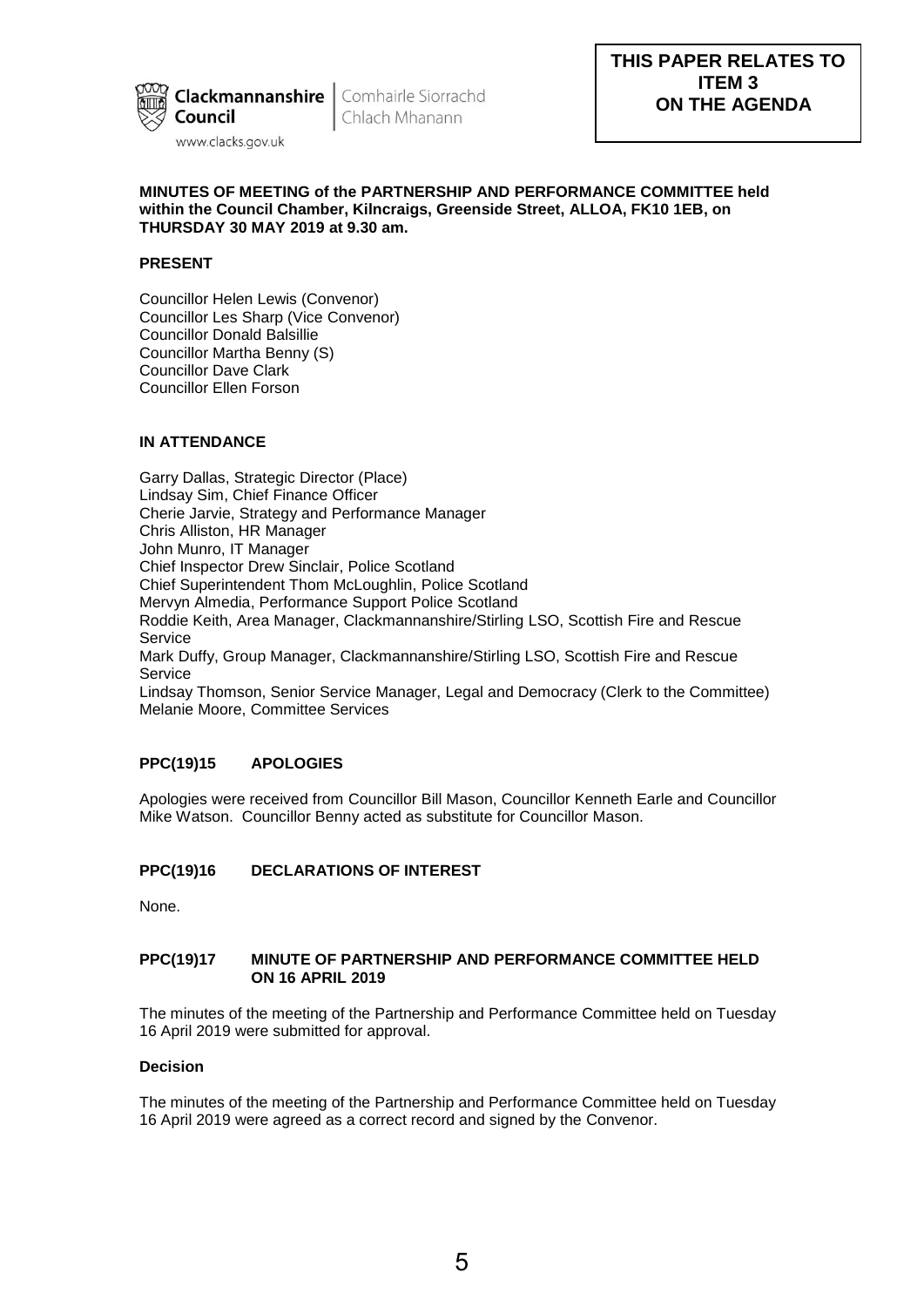## **PPC(19)18 POLICE PERFORMANCE REPORT FOR CLACKMANNANSHIRE 1 APRIL 2018 TO 30 SEPTEMBER 2018**

A report, submitted by the Local Police Commander, provided Committee with information on the performance of Police Scotland in the Clackmannanshire local authority area for the period of 1 April 2018 to 30 September 2018.

## **Motion**

That the Committee agrees the recommendation as set out in the report.

Moved by Councillor Les Sharp. Seconded by Councillor Ellen Forson.

## **Decision**

Having challenged and commented on the report, the Committee agreed to note the report.

## **PPC(19)19 FIRE PERFORMANCE REPORT – 1 APRIL 2018 TO 30 SEPTEMBER 2019**

A report, submitted by the Local Senior Officer Clackmannanshire and Stirling, provided the Committee with a six-month report on performance of the Scottish Fire and Rescue Service (SFRS) in Clackmannanshire covering the period 1 April 2018 to 30 September 2018. The report was based on performance against objectives and targets set out in the Local Fire and Rescue Plan for Clackmannanshire. Performance indicators were detailed in the summary report at Appendix 1.

## **Motion**

That the Committee agrees the recommendation as set out in the report.

Moved by Councillor Donald Balsillie. Seconded by Councillor Ellen Forson.

### **Decision**

Having challenged and commented on the report, the Committee agreed to note the report.

## **PPC(19)20 LOCAL CHILD POVERTY ACTION REPORT 2019/20**

A report, submitted by the Strategy and Performance Manager, presented Committee with Clackmannanshire Council's first Local Child Poverty Action Report, required under the Child Poverty Scotland Act 2017.

### **Motion**

That the Committee agrees the recommendations as set out in the report.

Moved by Councillor Ellen Forson. Seconded by Councillor Donald Balsillie.

## **Decision**

The Committee agreed to:

- 1. Note, comment and challenge the report as appropriate; and
- 2. Note that the final report will be considered by the Clackmannanshire Alliance on the 7<sup>th</sup> June 2019 and published on our website thereafter.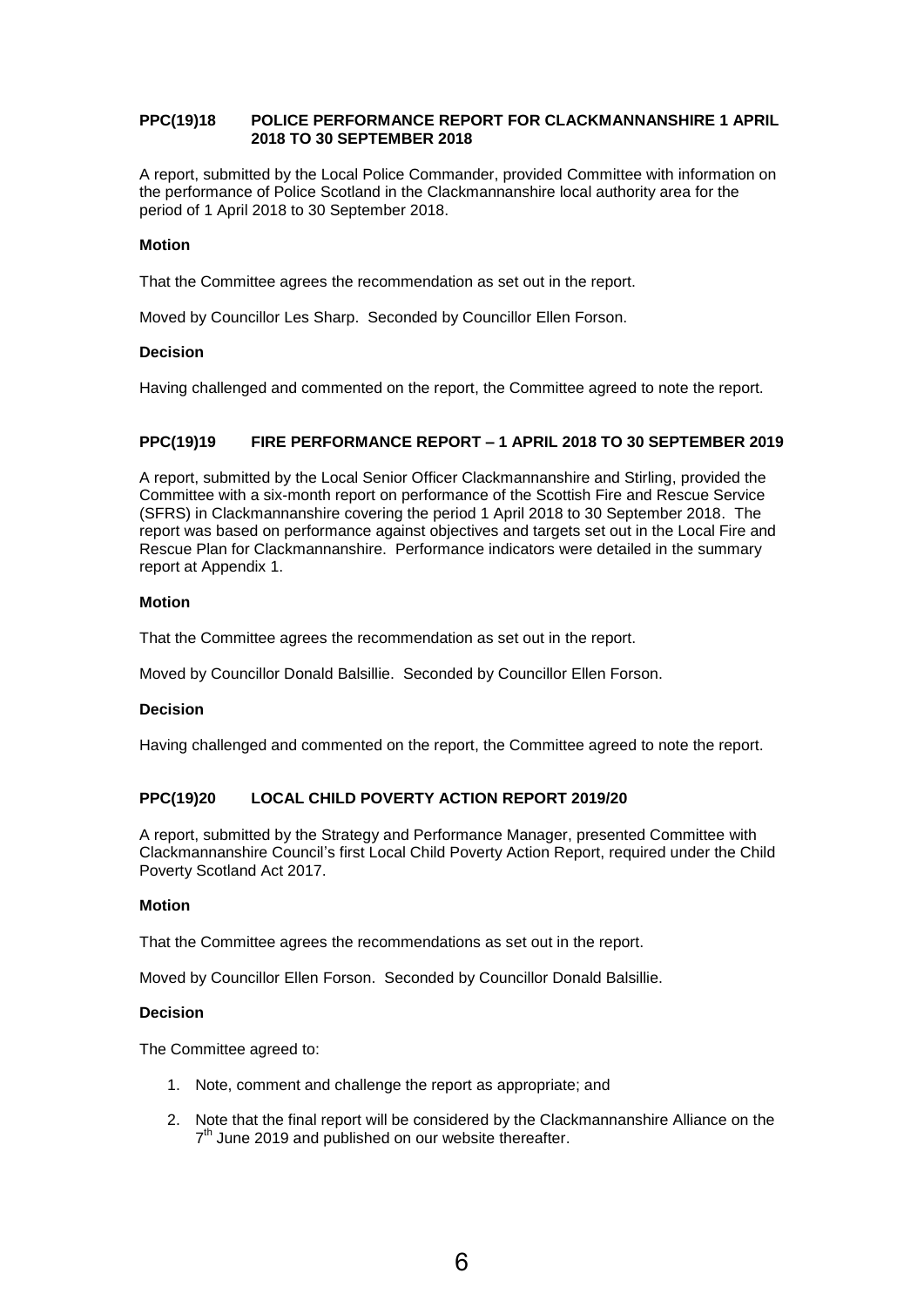## **PPC(19)21 PARTNERSHIP AND PERFORMANCE 2018/19 YEAR END REPORT**

A report, submitted by the Strategic Director, Partnership and Performance, presented Committee with the year end performance report for 2018/19 relating to the Interim Business Plan which was considered by Committee in November 2018.

### **Motion**

That the Committee agrees the recommendations as set out in the report.

Moved by Councillor Helen Lewis. Seconded by Councillor Donald Balsillie.

#### **Decision**

Having challenged and commented on the report, the Committee agreed to note the report.

## **PPC(19)22 17/18 LOCAL GOVERNMENT BENCHMARKING – P&P COMMITTEE EXTRACT**

A report, submitted by the Strategic Director, Partnership and Performance presented performance information from the Local Government Benchmarking Framework (LGBF), focusing on Clackmannanshire Council's performance in the 2017/18 financial year in relation to other Scottish local authorities. This extract contains information on the Partnership and Performance Directorate and the Health and Social Care Partnership.

## **Motion**

That the Committee agrees the recommendations as set out in the report.

Moved by Councillor Ellen Forson. Seconded by Councillor Donald Balsillie.

## **Decision**

Having challenged and commented on the report, the Committee agreed to note the report.

### **PPC(19)23 HR/H&S POLICIES**

A report, submitted by the Strategic Director, Partnership and Performance sought Committee approval of the undernoted policies and procedures.

#### **Motion**

That the Committee agrees the recommendations as set out in the report.

Moved by Councillor Ellen Forson. Seconded by Councillor Donald Balsillie.

#### **Decision**

The Committee agreed to approve the following policies and procedures:

- 1. Reference Policy
- 2. Reference Policy Summary Response
- 3. Reference Procedure
- 4. Reference Procedure Summary Response